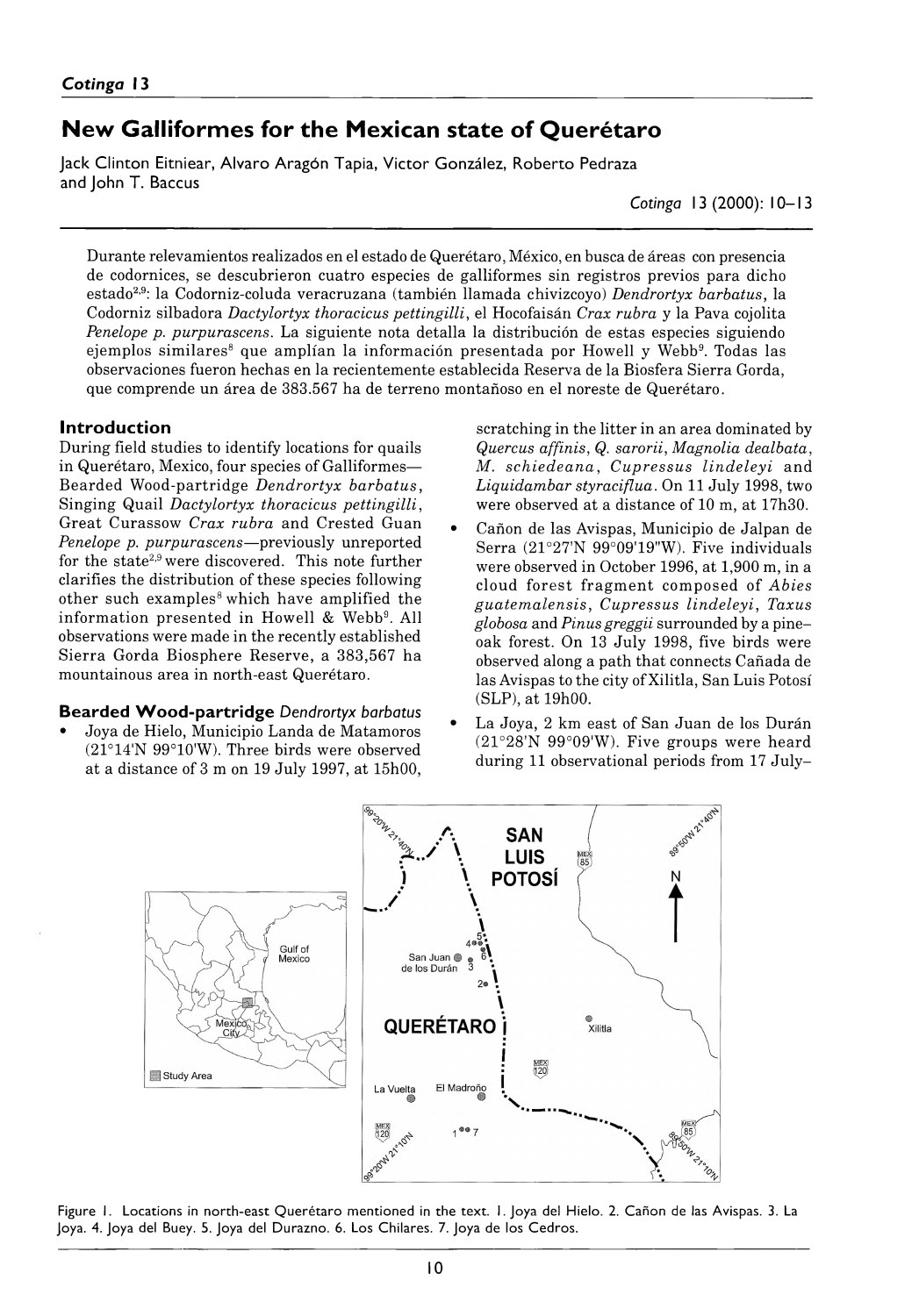27 July 1998. Birds sang during 06h30–10h45 (from dawn) and at 20h30 (dusk). In total, 39 singing bouts were recorded from the five groups, an average of 3.5 groups per singing period. This area is within the 4663 ha Cañada de las Avispas nuclear zone. Vegetation varies from secondary growth to mature forest dominated by *Quercus affinis*, *Q. laurina*, *Pinus greggii* and *Liquidambar stryaciflua.*

*•* Joya del Buey, 3 km north-east of San Juan de los Durán (21°29'N 99°09'W). On 26 July 1998, at 12h30, a dog accompanying the investigators flushed three birds.

#### Singing Quail *Dactylortyx thoracicus pettingilli*

- Joya del Hielo. Two adults with four chicks were observed on 11 July 1998, at 17h30.
- Cañon de las Avispas. A small group was heard singing on 13 July 1998.
- Joya de los Cedros (near La Florida) (21°14'N 99°09'W). Five birds were observed on 11 August 1998, at 14h00. On 12 August 1998, seven birds were seen at 19h00.
- La Joya. Six adults were observed scratching in the litter on 17 August 1998 at 12h00.
- Joya del Durazno (21°29'N 99°09'W) and Los Chilares (21°28'N 99°08'W). Seven and six adults were observed foraging in oak forest during the morning hours shortly after sunrise on 17–18 August 1998.

#### **Great Curassow Crax rubra**

*•* Cañon de las Avispas. On 13 July 1998, an adult male was observed and photographed feeding on acorns in the crown of an oak tree, at 19h15.

#### C rested Guan *Penelope purpurascens*

*purpurascens*

- Joya de los Cedros. Three birds were observed feeding on acorns at 08h30 on 12 August 1998.
- La Joya. Several birds vocalised at dawn and dusk of 17 August 1998.

#### **Discussion**

Howell & Webb9 list all four of these Galliformes as occurring on the Gulf slope of Mexico principally from southern Tamaulipas south. Range maps of Singing Quail, Great Curassow and Crested Guan suggest their presence in extreme north-east Q uerétaro. However, we found no published accounts to substantiate the inclusion of Querétaro within these species' ranges. Our observations document the their presence on the western slope of the Sierra Madre Oriental in tropical semideciduous and evergreen forests.

Observations of Bearded Wood-partridges in Querétaro are the first published records<sup>1,4,6</sup> for the state and verify the suggestion of Collar *et al.*3 that

the species should occur in Querétaro. Because of its remoteness, populations of the Bearded Woodpartridge in the Sierra Gorda Biosphere Reserve in Querétaro may have the greatest long-term potential for survival despite the lack of mention of this region by Wege  $&$  Long<sup>13</sup> as a key area in the conservation of this species. While the greatest population densities for the species were found historically in Veracruz, habitat loss in this state, through land conversion into monocultural crops (e.g. sun coffee, pine plantations, citrus groves), human settlement, and livestock grazing, is significant.

According to Warner & Harrell<sup>12</sup> Singing Quail observed in Querétaro are members of the race *D. t. pettingilli.* This subspecies was described from specimens collected at Rancho del Cielo, 2.5 km north-west of Gomez Farias, Tamaulipas. Warner & Harrell<sup>12</sup> described the range of this race as 'forests of the Sierra Madre Oriental of southwestern Tamaulipas and southeastern San Luis Potosí'. It is apparently not common in southeast SLP as Davis<sup>5</sup> reported observing only five birds during 288.5 hours fieldwork near Xilitla, SLP. The species is listed in the preliminary bird list of Sierra Gorda Biosphere Reserve, compiled by Roberto & Mario Pedraza (Grupo Ecológico Sierra Gorda IAF).

Leopold<sup>10</sup> listed the range of the two cracids as along the eastern escarpment from Tamaulipas south, but did not include Querétaro within the known range of either species<sup>11</sup>. Davis<sup>5</sup> reported that during winter bird censuses at Xilitla, SLP, the only cracid observed was Plain Chachalaca *Ortalis vetula.* Great Curassow and Crested Guan have also been reported further north in the El Cielo Biosphere Reserve in south-west Tamaulipas<sup>7</sup> (JCE unpubl. obs.). Leopold<sup>10</sup> stated that, in Tamaulipas, during winters of good acorn crops, Great Curassow is found in the oak–sweetgum forest, well above their normal breeding range. In Querétaro, the curassow apparently moves into this floral community during midsummer and perhaps breeds there.

As the Galliformes we observed are included on the preliminary list of birds in the Sierra Gorda their presence had been noted by birdwatchers prior to our studies. The reports included here serve to verify previous anecdotal observations and encourage the use of this recently proclaimed biosphere reserve for ecotourism purposes. Despite significant changes in the landscape, an impressive, virgin oak–sweetgum *Quercus–Liquidambar* forest still exists in south-west San Luis Potosí, Hidalgo and north-east Querétaro. Although outside the published ranges of many bird species these forests support a significant and diverse avifauna previously thought only to occur along the Gulf slope. Many of these bird species are becoming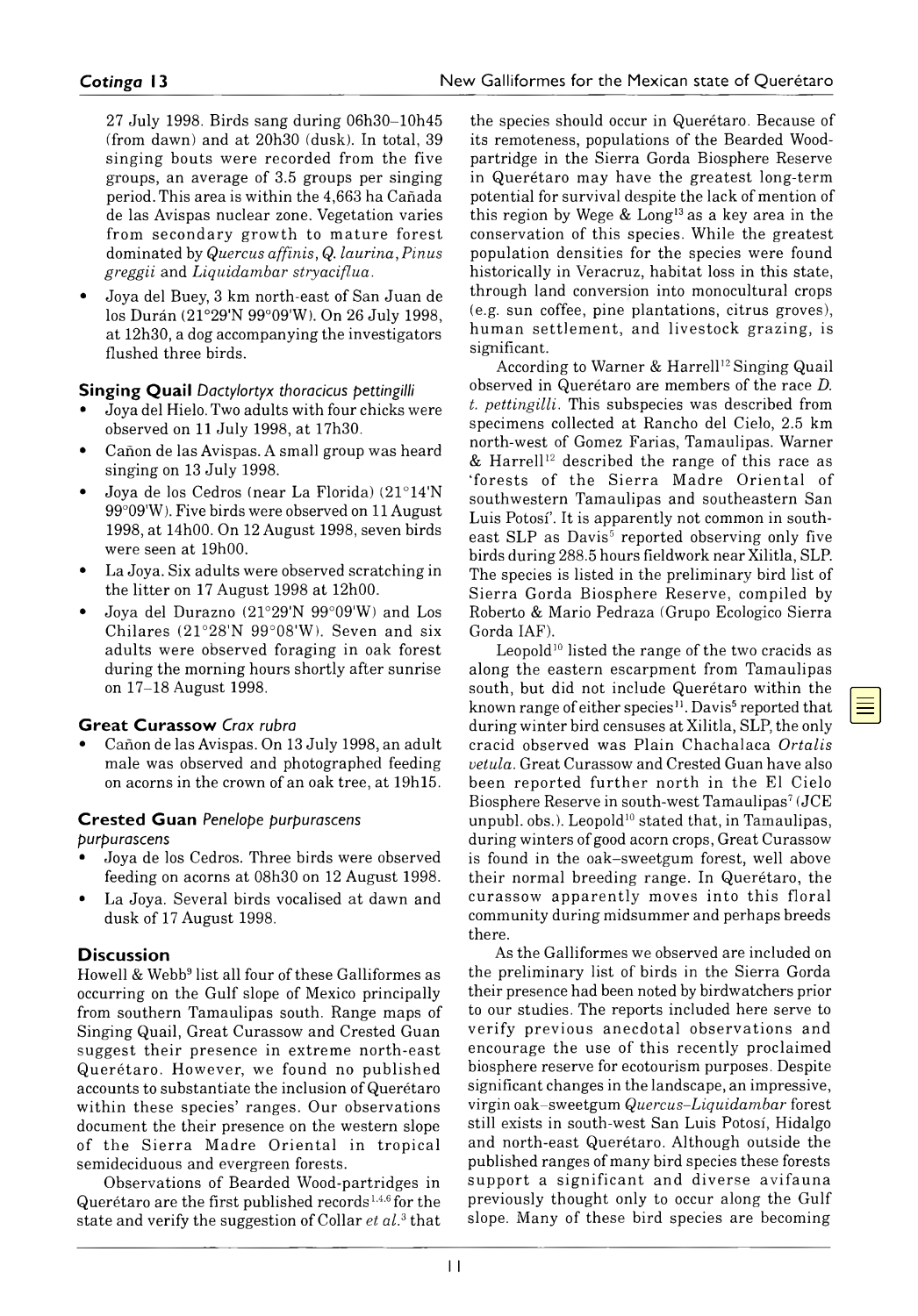#### **Cotinga** 13 **New Galliformes for the Mexican state of Querétaro**



difficult to observe as popular, more coastal, locations become modified for agriculture, tourism or human habitation.

#### **Acknowledgements**

This study was supported by the World Pheasant Association International, IUCN-SSC/ BirdLife / WPA Partridge, Quail, and Francolín Specialist Group, Prince Bernhard Nature Trust, Panlitet Fentener van Vlissengen Foundation, World Nature Association, Wildlife Preservation Trust International, Chicago Zoological Society and an SWT Faculty Enhancement grant to John T. Baccus. Field studies were conducted under Mexican permit No. DOQ 550-4627/96 from S.M.A.R.N.A.P. The



Figures 1-5. Views of valley at La Joya, Querétaro, Mexico. Five groups of Bearded Wood-partridge *Dendrortyx barbatus* were recorded in this valley (Victor González / Center for the Study of Tropical Birds)

entire study benefited greatly from the overall guidance of John P. Carroll (Chair/IUCN-SSC/BirdLife/ WPA Partridge, Quail, and Francolin Specialist Group). Dan Brooks commented on the manuscript. Special appreciation is due to the conservation organisations Pronatura: Veracruz and Grupo Ecológico Sierra Gorda LAP. The map is courtesy of Larry Rosche / LORO Field services.

#### **References**

- 1. Aldolfo, G. N. S., Livia, L. P. & Hernandez, B. E. (1991) Notas sobre las aves del estado Querétaro, Mexico. *Southwestern Nat.* 36: 360– 364.
- 2. American Ornithologists' Union. (1998) *Checklist of North American birds.* Seventh edition. Washington DC: American Ornithologists' Union.
- 3. Collar, N. J., Gonzaga, L. P, Krabbe, N., Madroño Nieto, L. G., Naranjo, L. G., Parker, T. A. & Wege D. C. (1992) *Threatened Birds of the Americas: the ICBP/IUCN Red Data Book.* Cambridge, UK: International Council for Bird Preservation.